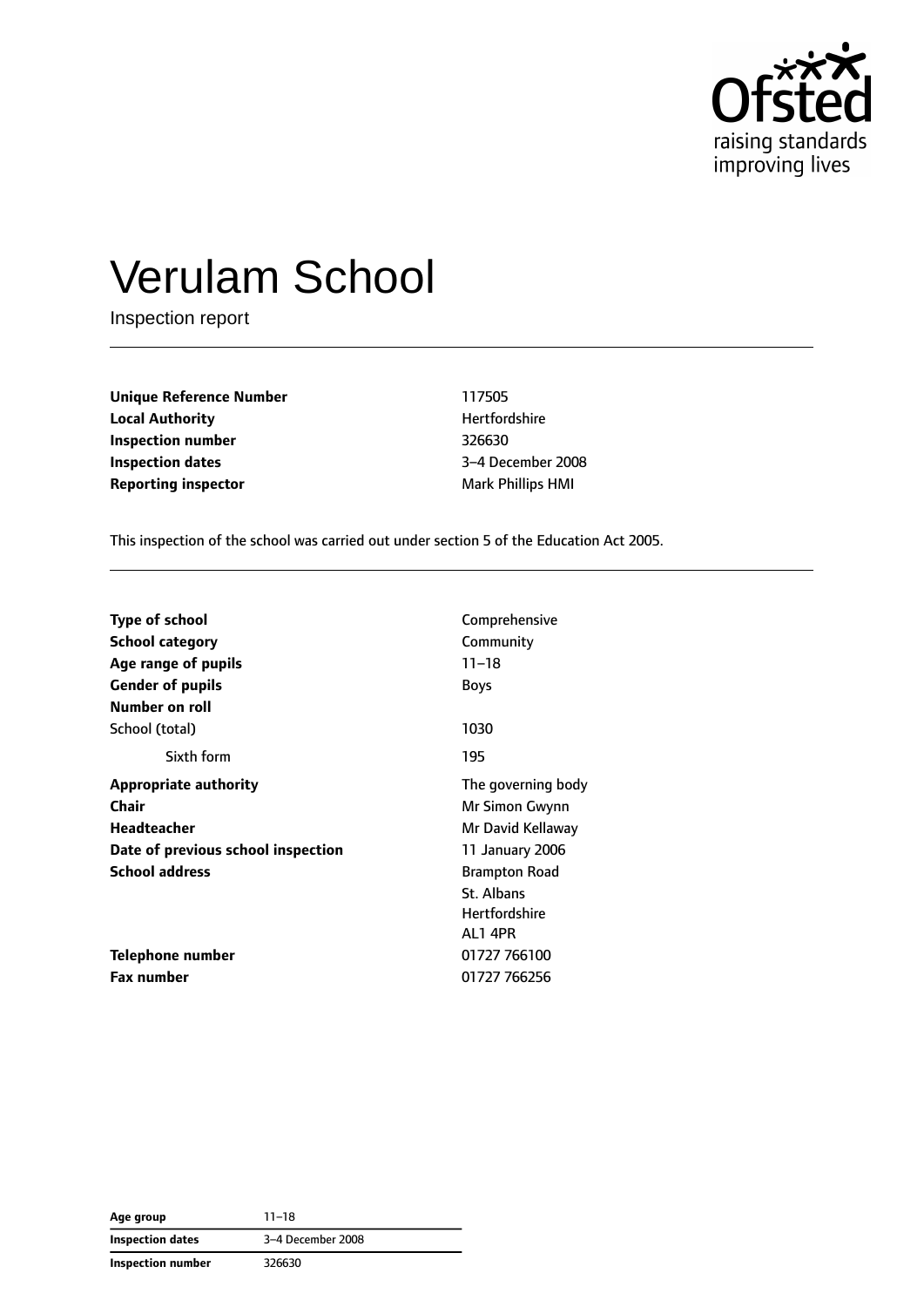.

<sup>©</sup> Crown copyright 2008

Website: www.ofsted.gov.uk

This document may be reproduced in whole or in part for non-commercial educational purposes, provided that the information quoted is reproduced without adaptation and the source and date of publication are stated.

Further copies of this report are obtainable from the school. Under the Education Act 2005, the school must provide a copy of this report free of charge to certain categories of people. A charge not exceeding the full cost of reproduction may be made for any other copies supplied.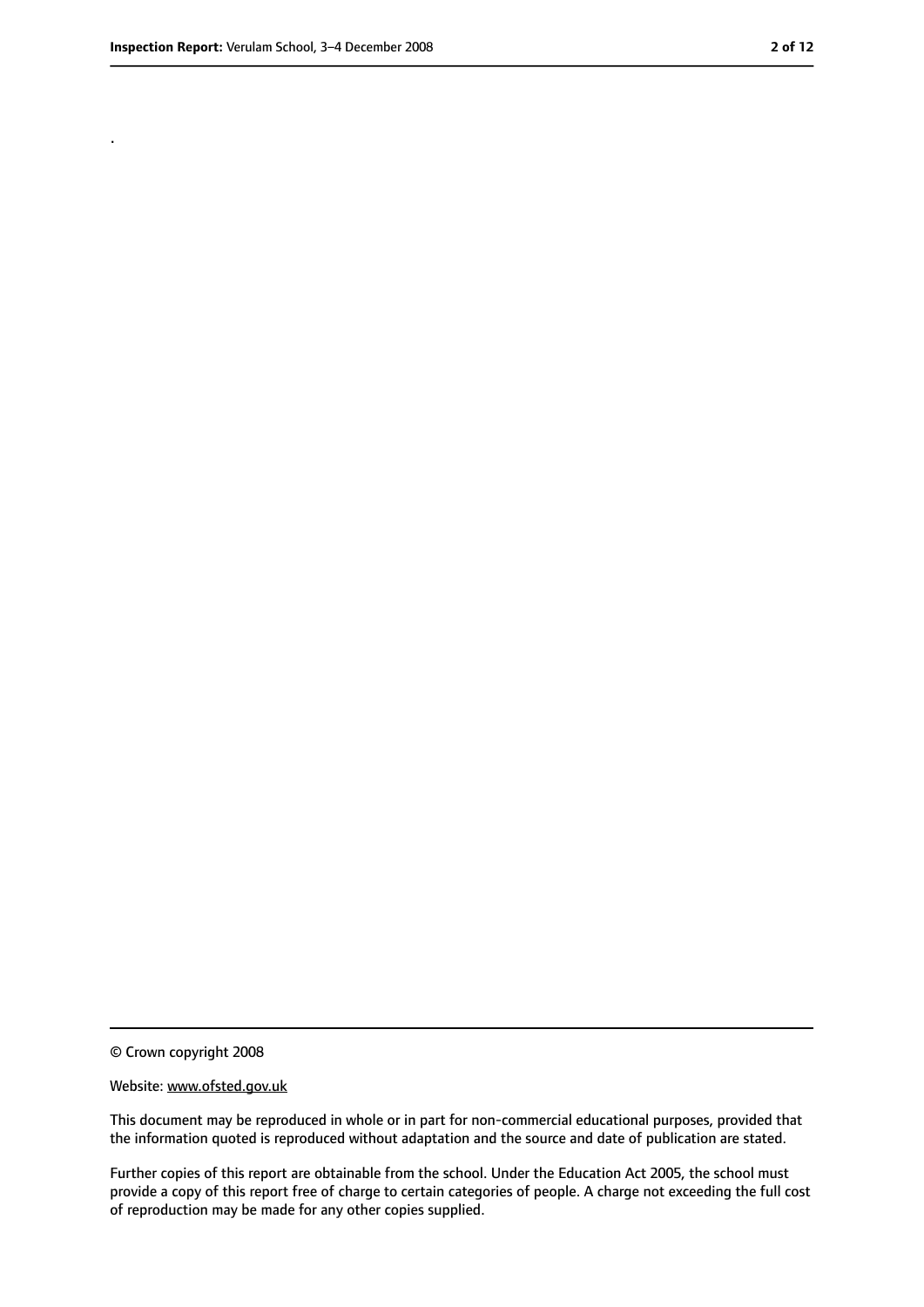# **Introduction**

The inspection was carried out by one of Her Majesty's Inspectors and three Additional Inspectors.

# **Description of the school**

Verulam is a boys' comprehensive school situated in the Clarence ward of St Albans. Students come from fifty different primary schools. It is larger than average for a secondary school, but with a sixth form that is part of a consortium with Sandringham and Beaumont, two other St Albans schools. A small proportion of girls join the school for their sixth form education. Separate inspection teams coordinated by HMI inspected all three schools and their respective sixth forms simultaneously.

The majority of students come from homes across St Albans, where there is a much higher incidence of economic advantage and adults with higher education experience than is the case nationally. Other students come from further afield. The number of students known to be eligible for free school meals is well below the national average. The number of students from minority ethnic backgrounds is slightly higher than average, but most students have English as their first language. The proportion of students with a statement of special educational need is about half the national average. The number of students judged by the school to require additional support, mostly for behavioural and emotional difficulties, has increased recently but is still below the national average.

Verulam School was re-designated as a Technology College in April 2008, with mathematics, science and technology as specialist subjects. The school was designated as a High Performing Specialist School in 2007 and was subsequently awarded a second specialism in modern foreign languages. Verulam holds the International Schools award and Sportsmark, and was re-awarded Investors in People status in 2007.

### **Key for inspection grades**

| Outstanding  |
|--------------|
| Good         |
| Satisfactory |
| Inadequate   |
|              |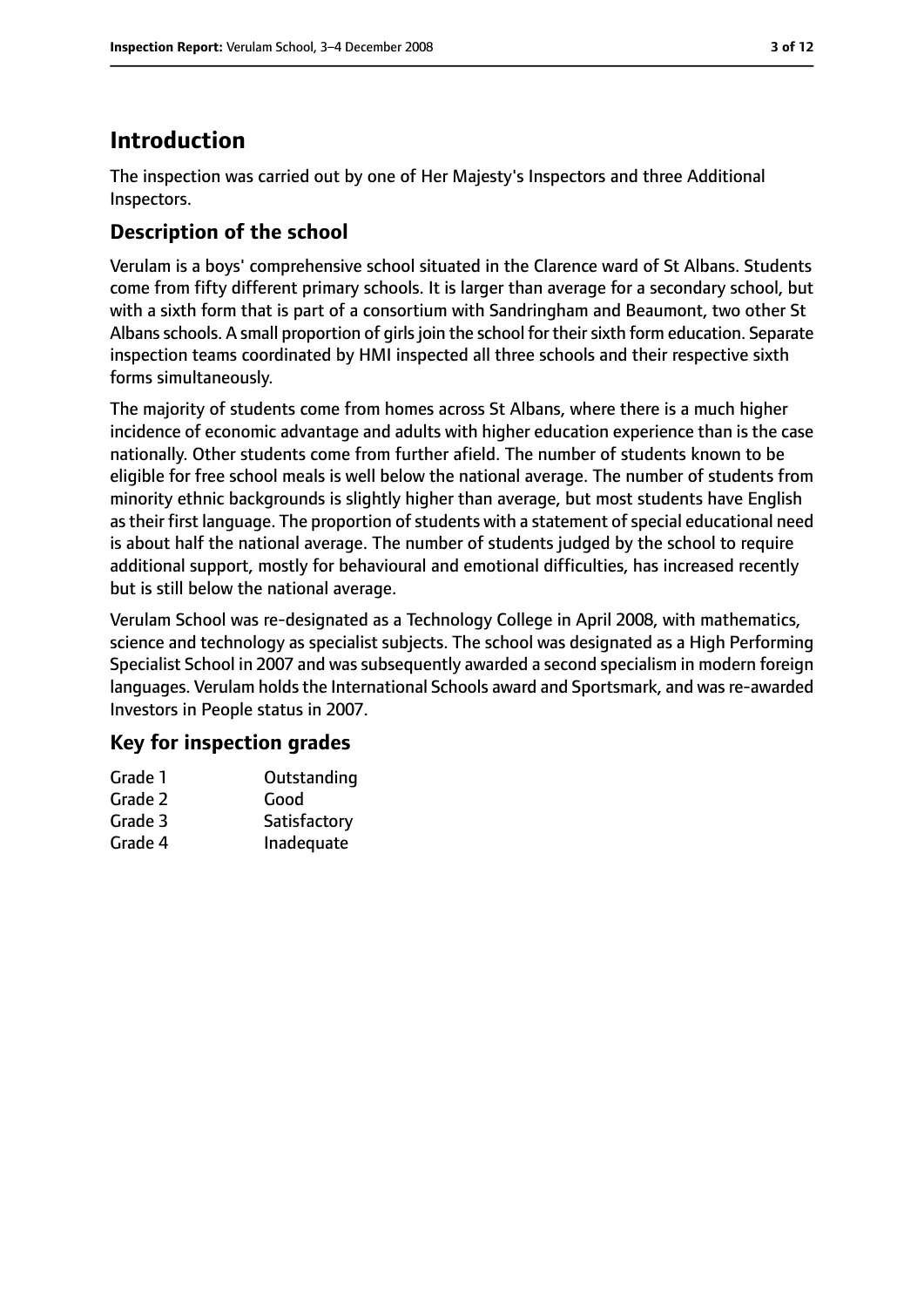# **Overall effectiveness of the school**

#### **Grade: 3**

Verulam School provides a satisfactory standard of education and care. Students achieve above average standards in their Year 9 tests and GCSE exams. However, when they arrive in Year 7 they have already attained above average results in their primary schools, so their progress is satisfactory. They make their best progress in English and in the specialist technology subjects. Standards in science are generally above average. However, progress in mathematics is just satisfactory and this is an important area for improvement.

The curriculum is satisfactory overall, enriched by a very good and much enjoyed range of extra-curricular activities. The quality of teaching and learning is also satisfactory. Teachers have good subject knowledge and plan lessons efficiently. Too often, though, lessons concentrate on teachers feeding information to their classes. As a result, not enough time is given for discussion or for students to apply and test out their learning. Whilst this helps students prepare effectively for examinations, it is less beneficial to their wider development, including the study skills needed for successful sixth form study. As a student said, 'it's much better when teachers talk with you, rather than at you'. Students make satisfactory progress in their personal development. Their attendance is above average. The majority behave appropriately, and often very well. However, students and parents told inspectors that, when they experience less effective teaching, the behaviour of a minority deteriorates. Academic guidance is satisfactory; students are set targets and their progress monitored, but students are not informed well enough about their progress and the quality of teachers' marking is inconsistent. The school has International Status, and has made good efforts to build links with local faith communities. However, these are not fully reflected in students' spiritual and cultural understanding, which is only satisfactory. This impacts on the school's contribution to community cohesion, which is also satisfactory.

Whilst the majority of parents who contacted inspectors were satisfied with most aspects of the school's provision, a small minority expressed concerns, including about leadership. Overall, leadership and management is sufficient enough to ensure that students make satisfactory progress. There are some particularly able senior and middle managers, including those leading the most successful areas of the school. However, not enough is made of their expertise to help all subjects make good or outstanding progress. The school has taken effective steps to secure improvements in some important areas since the last inspection, for example in reducing the number of exclusions, in raising attendance, and in bringing about much-needed improvements to the learning environment. There have been some staffing difficulties, often necessitating temporary appointments, which have held back other improvementsin the school's performance. However, whilst self-evaluation, led by the headteacher, recognises most of the school's strengths and weaknesses it is not urgent or incisive enough to help students make any better than satisfactory progress. The recently appointed Chair of Governors, himself a parent at the school, recognises that whilst the governing body carries out its statutory requirements efficiently, it has a bigger part to play in raising the school's ambitions for its students. He is challenging the school rigorously, and he is determined that it will live up to its development plan and raise performance 'from good to excellent'. As it stands, however, the school is showing only satisfactory capacity for future improvement.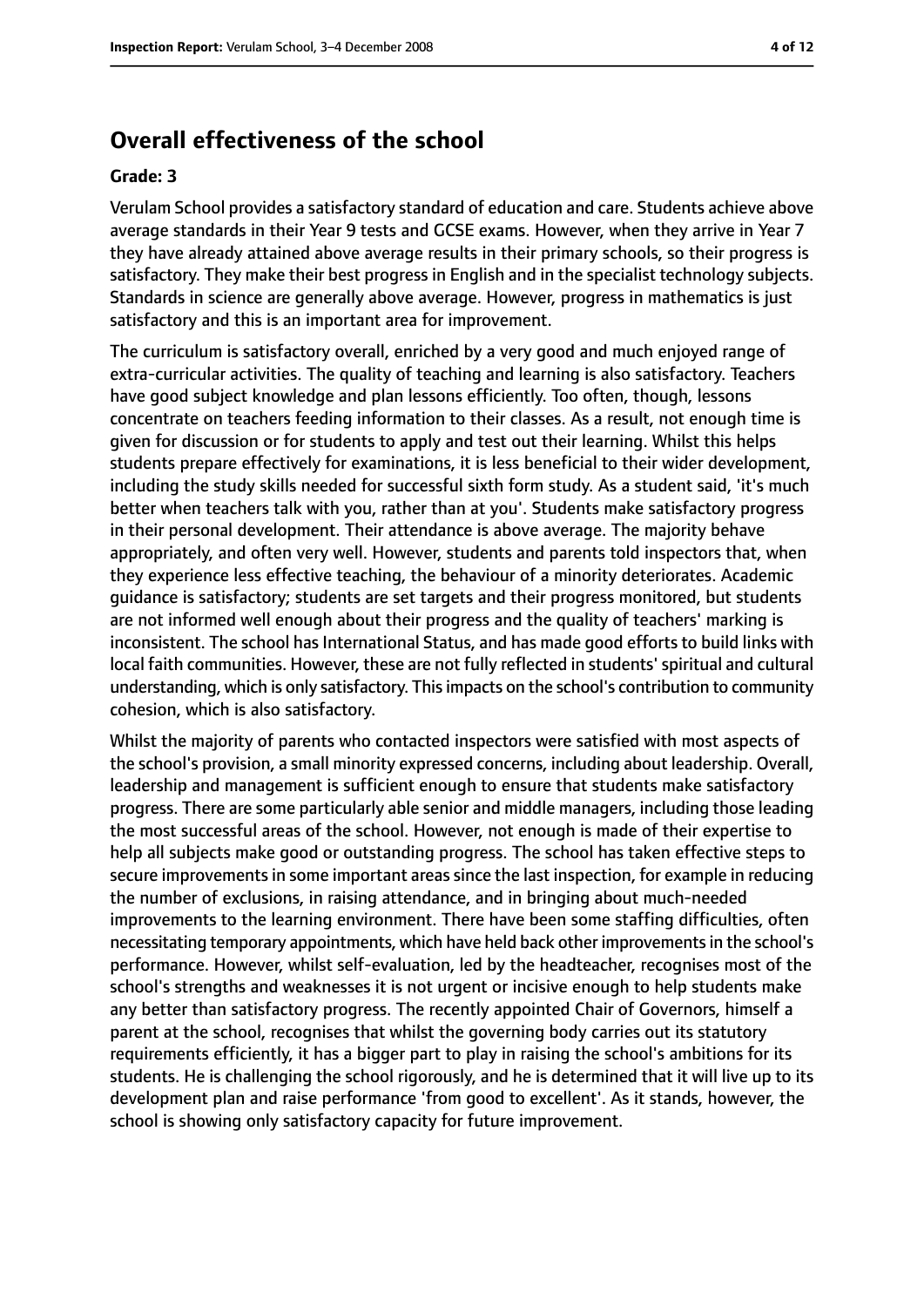#### **Effectiveness of the sixth form**

#### **Grade: 3**

Students achieve broadly average standards in their A Level examinations. This represents satisfactory achievement because when they join the sixth form their standards are in line with those of students nationally. Some subjects such as mathematics and English literature do well, but equally there are subjects such as computing, business studies and art where progress is slower. The proportion of students completing their studies is good and students enjoy their time in the sixth form. They make good progress in their personal development, including mentoring and quiding younger students. Consortium partnerships with two other local schools provide students with access to a wide range of courses, including the International Baccalaureate, and this curriculum meets students' needs well. Plans are in place to extend provision further, including more vocational courses to help even more boys benefit from sixth form education. Regular termly reviews help students to focus on how to improve their progress. Teaching is satisfactory in the sixth form. There is good practice, but it also varies too much in quality between departments and this is a key reason for the considerable differences in achievement between subjects. As a result of limitations in their independent learning and study skills, some students found the change from GCSE to AS Level difficult last year, leading to too many fail grades in Year 12 examinations. Day-to-day management of the sixth form at Verulam is effective. However, systems for monitoring and improving sixth form performance at the school lack coherence. As in the main school, there is not a sharp enough focus on the sixth form's strengths and weaknesses. In particular, there needs to be more consideration of the inconsistencies in performance between subjects.

#### **What the school should do to improve further**

- Ensure that the headteacher and senior leadership provide more effective monitoring and direction leading to consistently good and outstanding progress in students' academic and personal development.
- Ensure that the best middle leaders are able to share their practice effectively throughout the school, leading to greater consistency across all subjects.
- Raise achievement in mathematics to match the exceptionally high standards reached in English.
- Ensure that all teaching focuses firmly on the development of students' independent learning and the quality of their active participation in lessons.

A small proportion of the schools whose overall effectiveness is judged satisfactory but which have areas of underperformance will receive a monitoring visit by an Ofsted inspector before their next section 5 inspection.

# **Achievement and standards**

#### **Grade: 3**

Standards are above average. In 2008, just over two-thirds of all Year 11 students gained five good GCSEs, and some six in every ten gained five good GCSEs including English and mathematics. However, this is no more than they should have achieved. Overall, their progress was satisfactory. Work seen in lessons during the inspection supported the school's view that current students are also making satisfactory progress. Students with learning difficulties and/or disabilities also make satisfactory progress.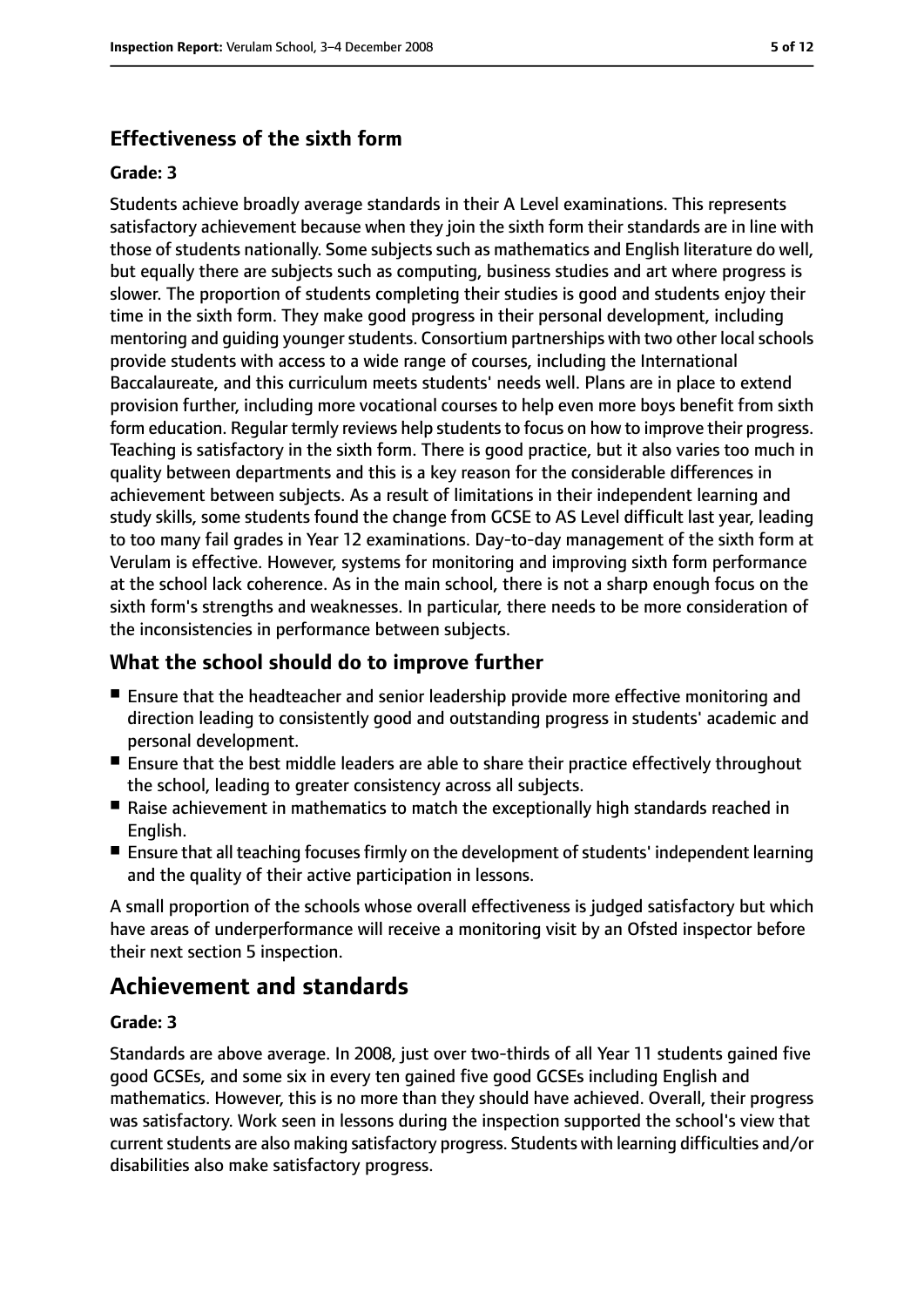One of the best performing subject areas is English. In both English language and English literature, boys consistently make very good progress. In contrast, their performance in mathematics remains only satisfactory, partly because not enough boys gain the highest grades. Whilst good numbers of boys gain two or three passes in science subjects, the proportion achieving the highest grades should also be higher. In 2008, there was some notably good performance in French and design technology, two of the school's specialist subjects. However, there were other subjects where progress was disappointing, including computer studies, geography and history. This inconsistency in performance across the school is an important reason why overall progress is only satisfactory. It is also why, although it met its challenging targets in technology this year, the school did not meet its other targets.

# **Personal development and well-being**

#### **Grade: 3**

After a fall in 2007, attendance has improved and is now above average. The number of persistent absentees is smaller than in similar schools. Students socialise well with each other and adults. Spiritual development is satisfactory, although opportunities are missed for students to be more reflective, both in tutor periods and through discussions in lessons. Students know how to keep themselves healthy and safe, demonstrating a particularly good attitude to healthy life styles. Many are involved in and greatly enjoy sporting activities. The school provides a good range of healthy food and most students appreciate this. The new personal learning course, food technology and physical education programmes all contribute towards their understanding of healthy lifestyles. Overall, behaviour is satisfactory. However, for some, especially younger students, the narrow corridors and playgrounds can feel intimidating at break-times and between lessons. This is a concern for a small number of parents. Students' community involvement is also satisfactory. The school has worked positively to engage with community groups, and there is a school council. However, only a small proportion of students are involved and some remain unappreciative of the rich diversity in their local and national communities. Students prepare well for their future lives through work placements and their excellent literacy skills, but their progress in numeracy and ICT skills is only satisfactory.

# **Quality of provision**

### **Teaching and learning**

#### **Grade: 3**

Teaching is satisfactory, enabling students to make the progress expected of them. The majority of lessons are characterised by good teacher subject knowledge, with clear lesson organisation and routines that are understood, accepted, and followed by students. In the best lessons, teachers' good use of assessment helps them plan tasks that are exciting and challenging, and students develop skills and knowledge at a fast rate. In these lessons, which are enjoyed most by students, they develop the independent learning skills that are so important to their future studies and working lives. However, there are too many lessons centred on teacher-presentation where students are dependent on the information fed to them by teachers, rather than them having space and time to enquire, investigate, and respond creatively. In these lessons, teachers often work much harder than students do. The whole class works at the same speed and whilst this ensures that the teacher covers a good amount, it does not ensure that every student is secure in his learning. The school's observations of teaching and learning acknowledge these inconsistencies, confirmed by visits to classrooms made jointly by inspectors and senior staff.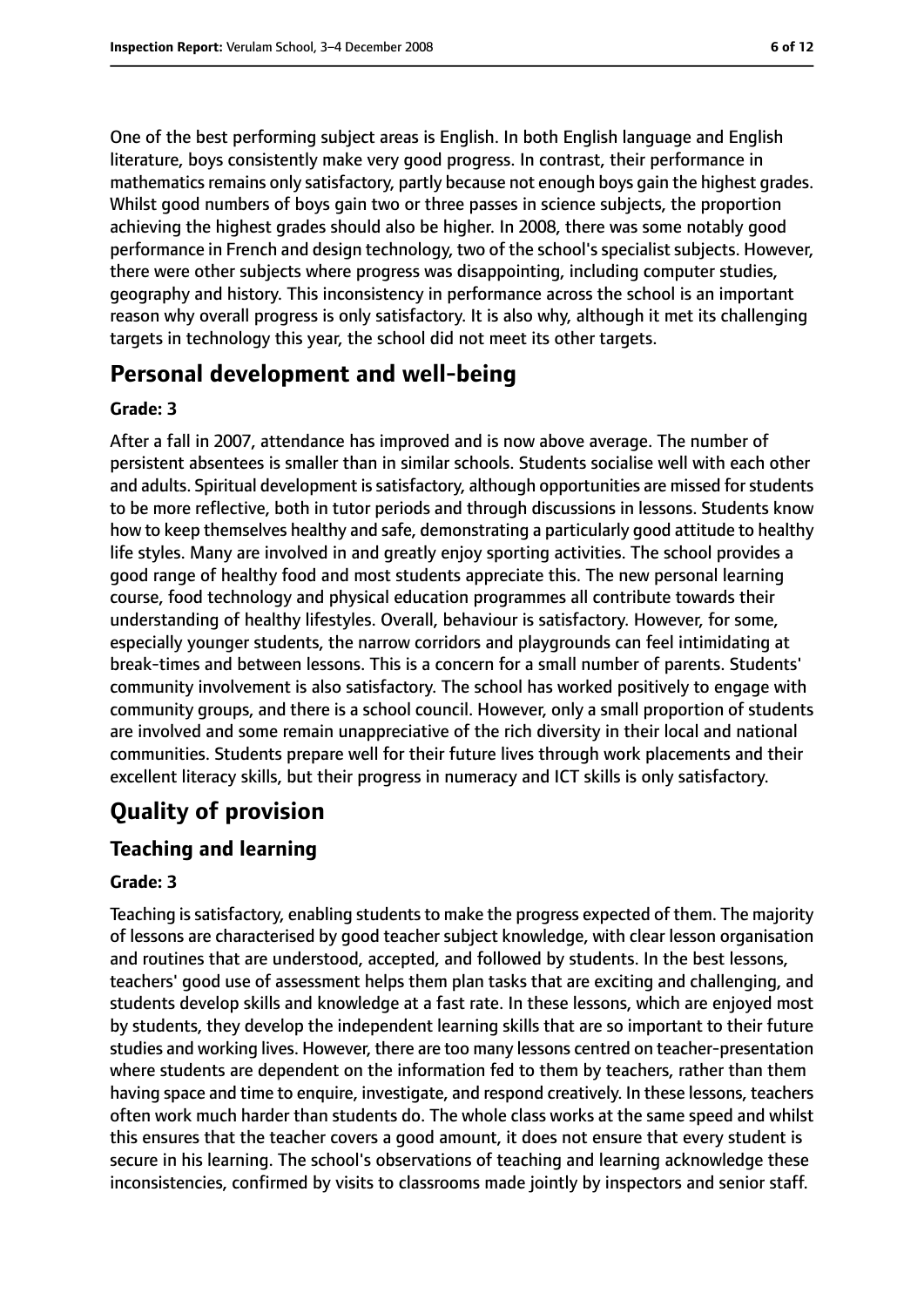# **Curriculum and other activities**

#### **Grade: 3**

In Key Stage 3, there have been revisions to the curriculum appropriate to the latest national curriculum requirements. In Key Stage 4 there are four pathways that offer routes and qualifications to meet the needs of most students. There is a good range of GCSE courses and the school has advanced plans to increase its range of vocational courses with the new diplomas in September 2009. The newly introduced BTech Sport is proving particularly popular. However, there are weaknesses in citizenship education in Years 10 and 11, which does not meet the requirements for assessment and reporting. Provision for literacy education is good. However, it is only satisfactory for numeracy, as it is for information and communication technology (ICT). Upgrades and improvements to the ICT systems have been made since the last inspection, but there are still problems that have disrupted the completion of some coursework.

A good range of clubs, societies and sports opportunities beyond the normal school day includes the Swing Band, a highly successful Duke of Edinburgh Award scheme, and many trips and visits both at home and abroad. These are well supported and highly valued by students, who are appreciative of the generous time and effort that teachers give to these activities.

#### **Care, guidance and support**

#### **Grade: 3**

Arrangements for safeguarding students are firmly in place. The school has introduced new systems for rewarding and encouraging students. Along with the good work of the year managers, these make a significant contribution towards improved attendance. Whilst the number of exclusions reduced last year, it is still above the national average. However, students are rarely excluded more than once, which shows that exclusion is used effectively. Support for different groups of learners, such as those who find learning harder than most, results in their satisfactory progress. The school is developing links with external agencies to better support in the needs of students whose first language is not English, who also make satisfactory progress.

Academic guidance is satisfactory. Sound careers guidance and advice for higher education pathways are in place. However, the extent to which learners are informed about their progress in school is not effective enough. There are examples of good practice in marking and assessment but there is a lack of consistency across the whole school and, in too many cases, work is not marked frequently enough or in sufficient detail.

# **Leadership and management**

#### **Grade: 3**

The quality of leadership and management is sufficient to enable students' satisfactory progress in their academic work and personal development. The whole-school self-evaluation, undertaken by the headteacher in consultation with his senior team, is just satisfactory. Whilst it recognises most of the school's main strengths and weaknesses, it is not sharp enough to improve the school from its current state. Key to future improvement is ensuring that the school's senior leadership provides clearer vision and ambition to move the school beyond satisfactory performance. There is some good leadership amongst middle managers. and, in some departments, very good results have been achieved because of subject leaders' determination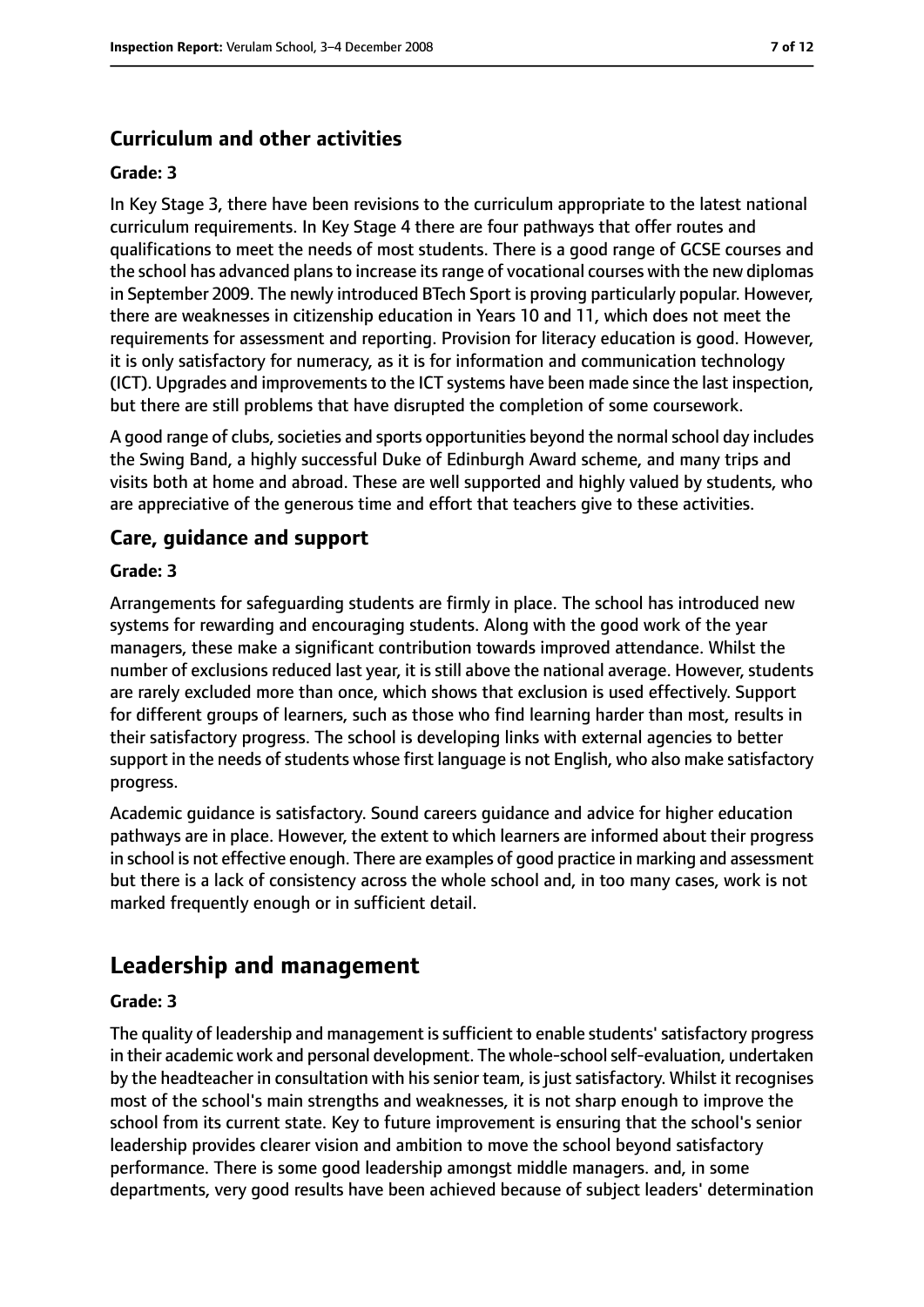to improve students' standards and achievement. Some of these have been given wider responsibilities to share their experience and good practice and bring greater consistency to middle leadership. Reorganisation has enabled the creation of 'Teamwork Tuesdays', when teachers meet to focus on school improvement and a new staff leadership and learning centre is promoting professional development. However, the full impact of this work has yet to be seen on improved standards.

Governance is satisfactory. Appropriate policies are in place to promote equal access and opportunities for all groups of students, and these policies are monitored regularly. Value for money is satisfactory.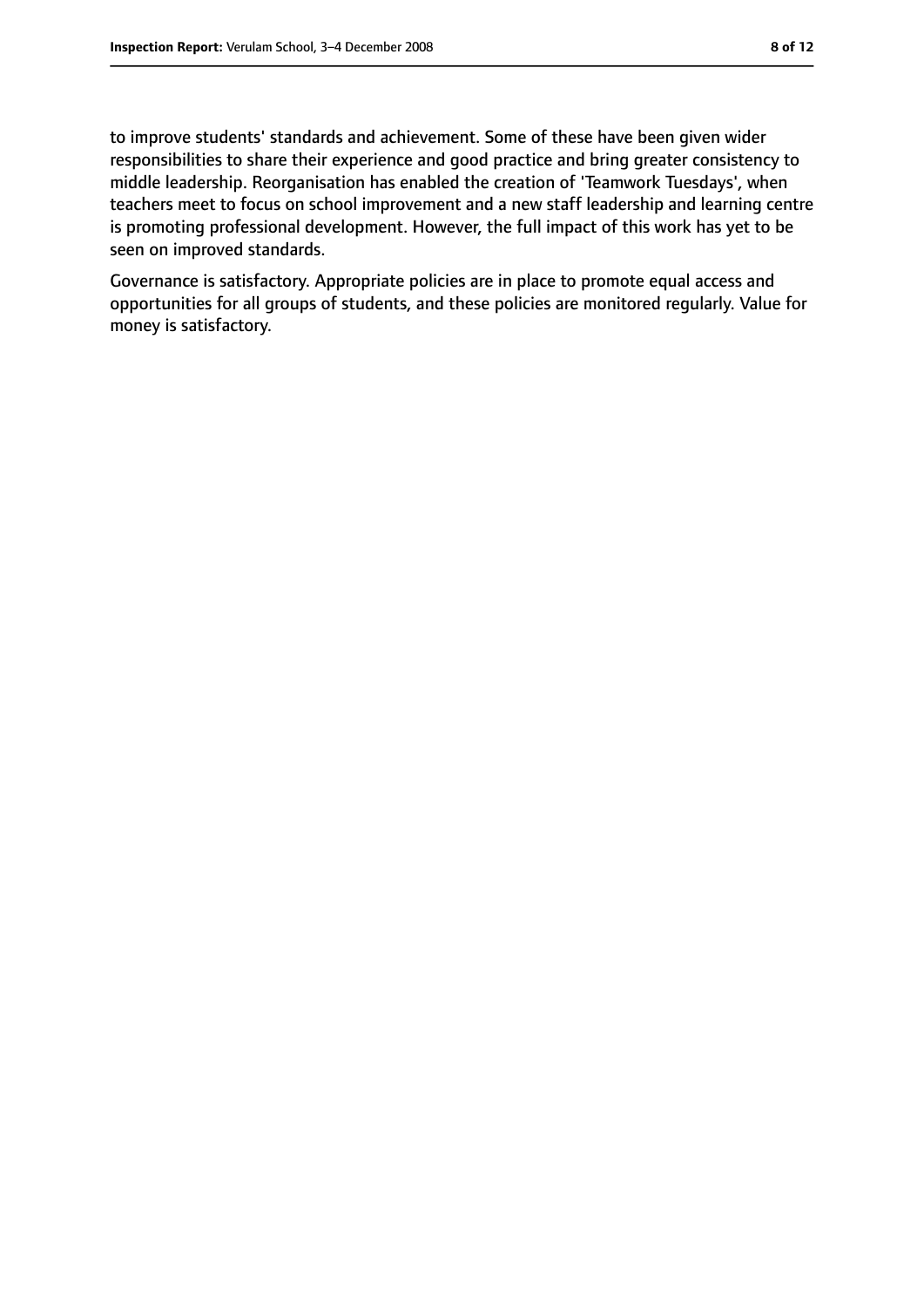**Any complaints about the inspection or the report should be made following the procedures set out in the guidance 'Complaints about school inspection', which is available from Ofsted's website: www.ofsted.gov.uk.**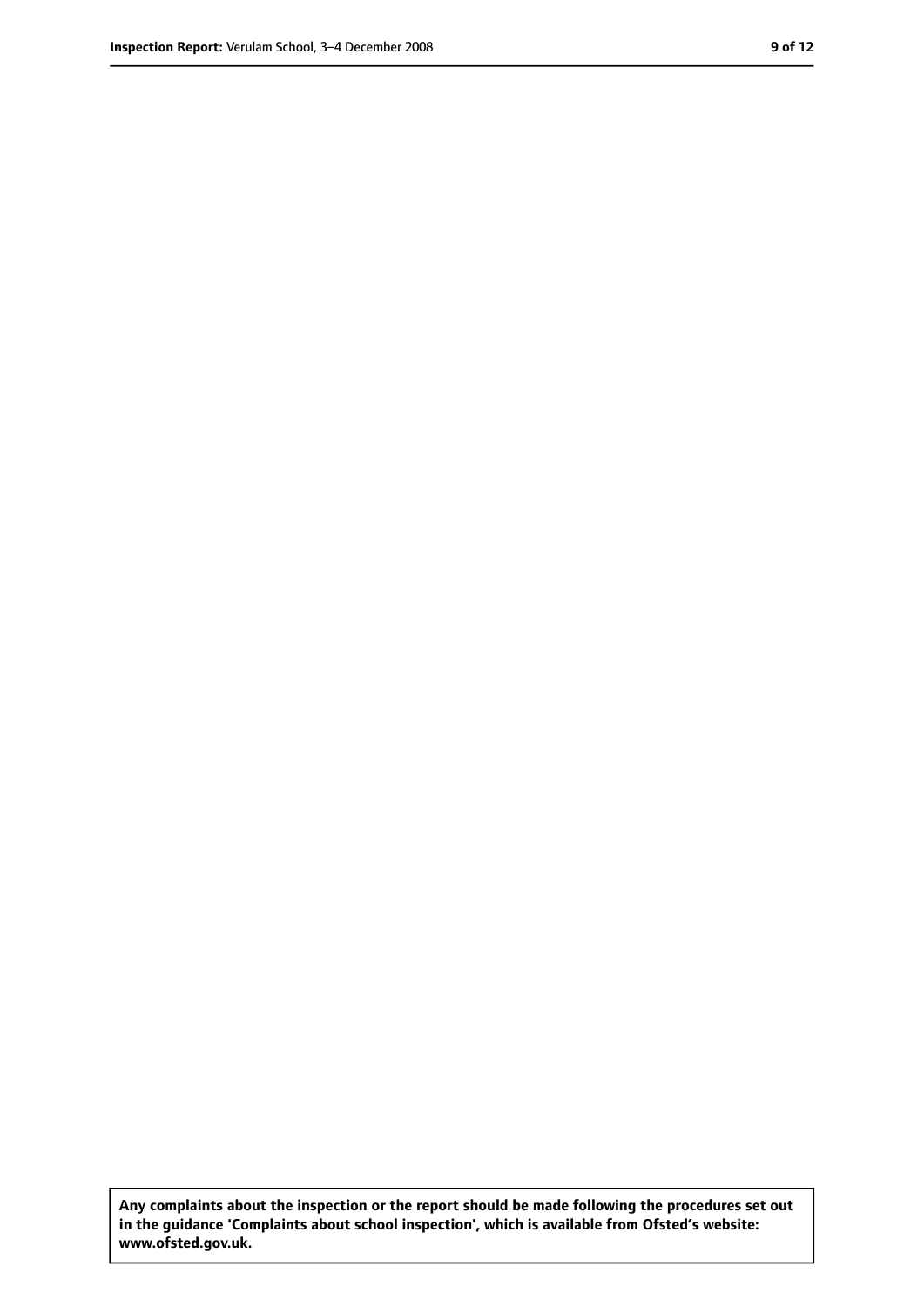# **Inspection judgements**

| Key to judgements: grade 1 is outstanding, grade 2 good, grade 3 | <b>School</b><br><b>Overall</b> | $16-19$ |
|------------------------------------------------------------------|---------------------------------|---------|
| satisfactory, and grade 4 inadequate                             |                                 |         |

#### **Overall effectiveness**

| How effective, efficient and inclusive is the provision of<br>education, integrated care and any extended services in<br>meeting the needs of learners? |     |     |
|---------------------------------------------------------------------------------------------------------------------------------------------------------|-----|-----|
| Effective steps have been taken to promote improvement since<br>the last inspection                                                                     | Yes | Yes |
| How well does the school work in partnership with others to<br>promote learners' well being?                                                            |     |     |
| The capacity to make any necessary improvements                                                                                                         |     |     |

## **Achievement and standards**

| How well do learners achieve?                                                                               |  |
|-------------------------------------------------------------------------------------------------------------|--|
| The standards <sup>1</sup> reached by learners                                                              |  |
| How well learners make progress, taking account of any<br>significant variations between groups of learners |  |
| How well learners with learning difficulties and/or disabilities<br>make progress                           |  |

#### **Annex A**

<sup>&</sup>lt;sup>1</sup>Grade 1 - Exceptionally and consistently high; Grade 2 - Generally above average with none significantly below average; Grade 3 - Broadly average to below average; Grade 4 - Exceptionally low.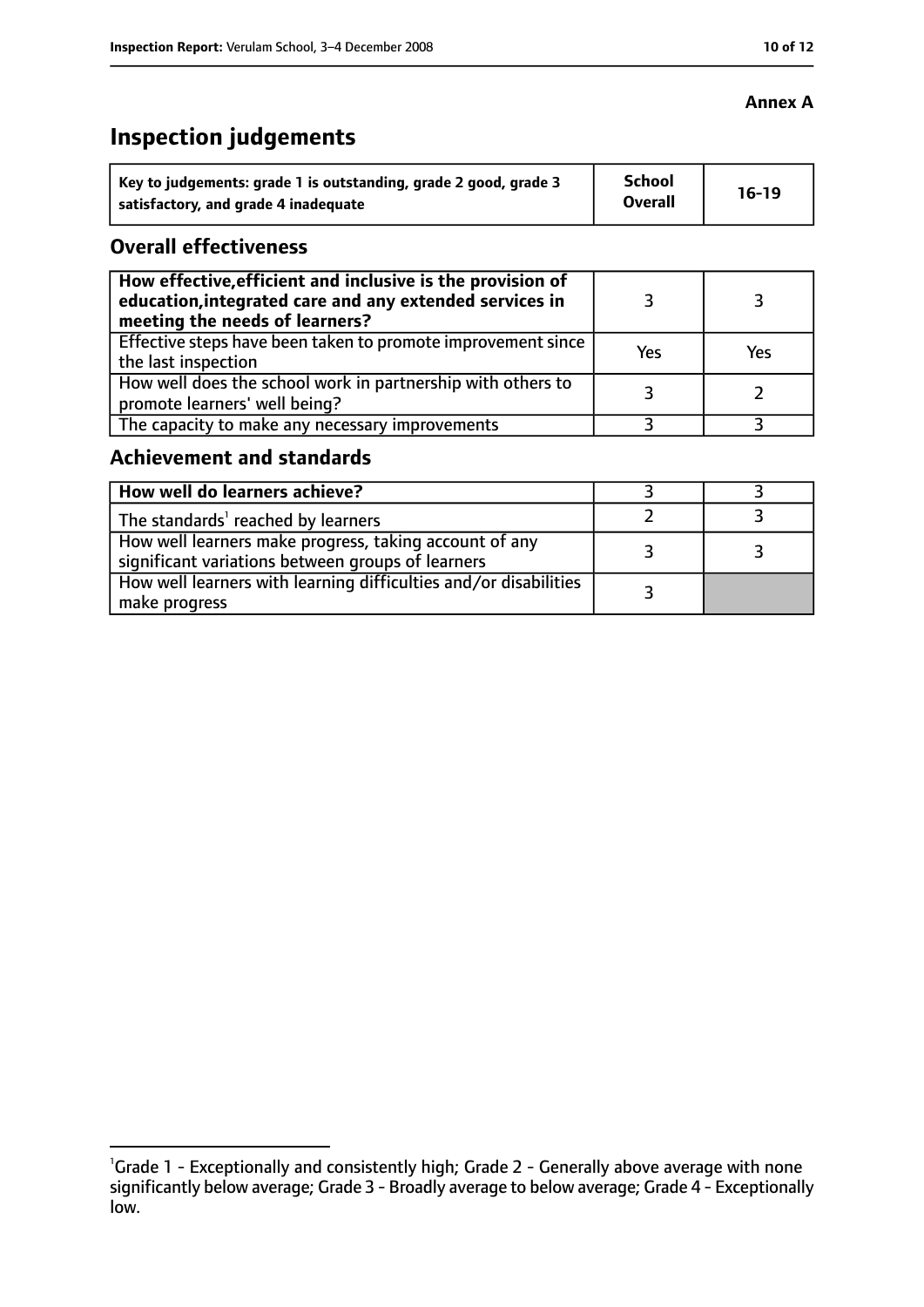# **Personal development and well-being**

| How good are the overall personal development and<br>well-being of the learners?                                 |  |
|------------------------------------------------------------------------------------------------------------------|--|
| The extent of learners' spiritual, moral, social and cultural<br>development                                     |  |
| The extent to which learners adopt healthy lifestyles                                                            |  |
| The extent to which learners adopt safe practices                                                                |  |
| The extent to which learners enjoy their education                                                               |  |
| The attendance of learners                                                                                       |  |
| The behaviour of learners                                                                                        |  |
| The extent to which learners make a positive contribution to<br>the community                                    |  |
| How well learners develop workplace and other skills that will<br>contribute to their future economic well-being |  |

# **The quality of provision**

| $\mid$ How effective are teaching and learning in meeting the<br>full range of learners' needs?       |  |
|-------------------------------------------------------------------------------------------------------|--|
| How well do the curriculum and other activities meet the range<br>of needs and interests of learners? |  |
| How well are learners cared for, quided and supported?                                                |  |

# **Leadership and management**

| How effective are leadership and management in raising<br>achievement and supporting all learners?     | 3         | 3   |
|--------------------------------------------------------------------------------------------------------|-----------|-----|
| How effectively leaders and managers at all levels set clear                                           |           |     |
| direction leading to improvement and promote high quality of<br>care and education                     | 3         |     |
| How effectively leaders and managers use challenging targets<br>to raise standards                     | 3         |     |
| The effectiveness of the school's self-evaluation                                                      | 3         | 3   |
| How well equality of opportunity is promoted and discrimination<br>eliminated                          | 3         |     |
| How well does the school contribute to community cohesion?                                             | ξ         |     |
| How effectively and efficiently resources, including staff, are<br>deployed to achieve value for money | 3         |     |
| The extent to which governors and other supervisory boards<br>discharge their responsibilities         | 3         |     |
| Do procedures for safeguarding learners meet current                                                   | Yes       | Yes |
| qovernment requirements?                                                                               |           |     |
| Does this school require special measures?                                                             | <b>No</b> |     |
| Does this school require a notice to improve?                                                          | No        |     |